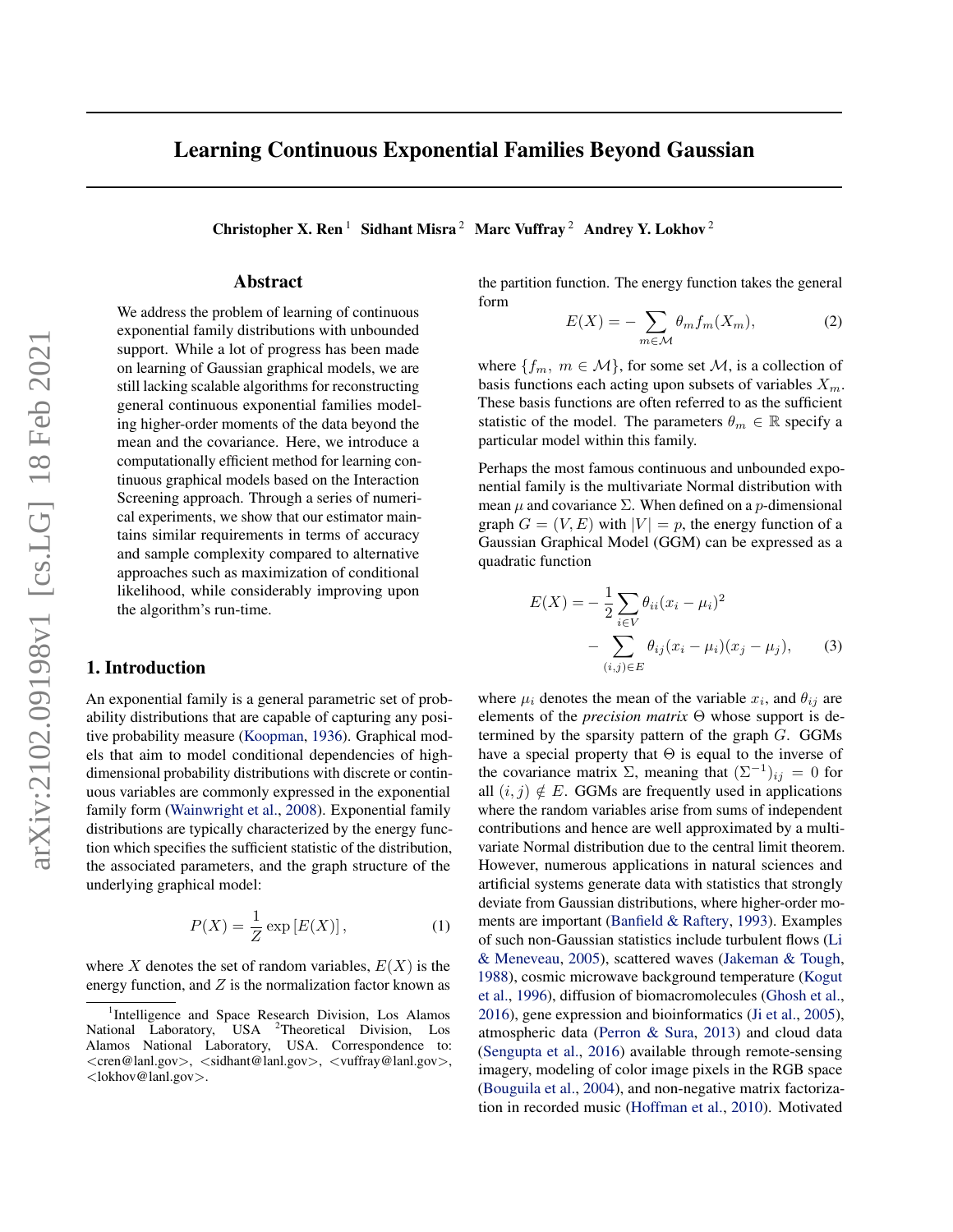<span id="page-1-0"></span>by many applications which aim to explicitly model higherorder moments present in the data, it is natural to consider a generalization of GGMs consisting of adding higher-order sufficient statistics to the energy function. An example of such a generalization is a graphical model that models moments up to four:

$$
E(X) = -\sum_{i} \theta_{i} x_{i} - \sum_{ij} \theta_{ij} x_{i} x_{j}
$$

$$
-\sum_{ijk} \theta_{ijk} x_{i} x_{j} x_{k} - \sum_{ijkl} \theta_{ijkl} x_{i} x_{j} x_{k} x_{l}. \tag{4}
$$

More generally, we can write the energy function with sufficient statistics  $f_m$  consisting of monomials acting upon subsets of variables  $X_m$ . In the example (4) above, M is the set of multi-indices of size at most four and if  $m = ijk$ we would have  $f_m(X_m) = x_i x_i x_k$ . The decomposition structure of the energy function can be conveniently represented as a *factor graph* with the elements  $\theta_m$  acting as hyperdeges or factors, see Fig. 1 for an example of how the different multi-body terms entering in the energy function on four variables are drawn.



Figure 1. Example of a factor graph representation of the energy function of the type (4). For this example, the energy function reads  $E(X) = -\theta_{45}x_4x_5 - \theta_{567}x_5x_6x_7 - \theta_{1234}x_1x_2x_3x_4.$ 

In this representation, the sparsity pattern of the array  $\Theta = {\theta_m, m \in \mathcal{M}}$  provides interpretable structural information on the conditional dependencies between variables through the separation property of Markov Random Fields (MRFs). Given the rich structural information contained in the array of parameters, it is of interest to develop algorithms for reconstructing  $\Theta$  and the underlying hypergraph from data. We consider the following learning problem.

Definition 1 (Learning Problem). *Given* n *i.i.d. samples*  ${X^{(k)}}_{k=1,...,n}$  *drawn from an unknown probability measure* [\(1\)](#page-0-0) *with the general energy function* [\(2\)](#page-0-0)*, estimate the parameter array* Θ*.*

If  $\Theta$  is learned to a sufficient accuracy, a thresholded version of Θ will uncover the underlying hypergraph, and hence the structure of the conditional dependencies through the respective sparsity pattern. In the remainder of the paper, we assume that  $\Theta$  is chosen in such a way that the distribution [\(1\)](#page-0-0) is correctly defined.

Many efficient algorithms of different types are known for learning Gaussian graphical models [\(Meinshausen &](#page-9-0) Bühlmann, [2006;](#page-9-0) [Tibshirani,](#page-9-0) [1996;](#page-9-0) [Yuan & Lin,](#page-10-0) [2007;](#page-10-0) [d'Aspremont et al.,](#page-8-0) [2008;](#page-8-0) [Ravikumar et al.,](#page-9-0) [2009;](#page-9-0) [Anand](#page-8-0)[kumar et al.,](#page-8-0) [2012;](#page-8-0) [Cai et al.,](#page-8-0) [2011;](#page-8-0) [2016\)](#page-8-0), including polynomial-time algorithms achieving information-theoretic bounds in terms of sampling complexity for general GGMs [\(Misra et al.,](#page-9-0) [2020\)](#page-9-0) and important sub-classes of GGMs [\(Kelner et al.,](#page-8-0) [2020\)](#page-8-0). In comparison, scalable methods for learning general continous exponential family distributions beyond Gaussian are still lacking. Unlike the Gaussian setting, the maximum likelihood estimator is computationally intractable for general continuous graphical models: the computation of the normalization factor

$$
Z = \int_{-\infty}^{+\infty} \dots \int_{-\infty}^{+\infty} \left( \prod_{i=1}^{N} dx_i \right) \exp\left[E(X)\right] \quad (5)
$$

results in a hard high-dimensional integration problem [\(Koutis,](#page-8-0) [2003\)](#page-8-0).

A popular approach to the learning of high-dimensional distributions for which the maximum likelihood is intractable consists of using a pseudo-likelihood method that consistently recovers the model in polynomial time [\(Besag,](#page-8-0) [1975\)](#page-8-0).The pseudo-likelihood approach is based on conditional likelihood maximization, and has been previously used for Gaussian distributions (Meinshausen & Bühlmann, [2006\)](#page-9-0), discrete graphical models [\(Ravikumar et al.,](#page-9-0) [2010;](#page-9-0) [Klivans & Meka,](#page-8-0) [2017;](#page-8-0) [Lokhov et al.,](#page-9-0) [2018\)](#page-9-0), continuous generalized linear models [\(Yang et al.,](#page-9-0) [2015;](#page-9-0) [2018\)](#page-9-0), MRFs with pairwise potentials [\(Tansey et al.,](#page-9-0) [2015;](#page-9-0) [Yuan et al.,](#page-10-0) [2016;](#page-10-0) [Suggala et al.,](#page-9-0) [2017\)](#page-9-0), and mixed graphical models [\(Lee & Hastie,](#page-8-0) [2015\)](#page-8-0). However, as we show in this work, the application of pseudo-likelihood to the challenging case of continuous distributions with unbounded support is hindered by the necessity of numerical computation of local normalization factors, rendering this estimation method impractical even for small number of random variables.

In practice, non-Gaussian statistics is often studied using other specific families of parametrized distributions, such as Beta, Dirichlet, Gamma, and Poisson distributions [\(Ma,](#page-9-0) [2011\)](#page-9-0), or various mixture models [\(Titterington et al.,](#page-9-0) [1985\)](#page-9-0), for which tailored learning methods have been developed. Existing related works in the estimation of multivariate distributions that generalize Gaussian include semi-parametric methods, such as non-paranormal [\(Liu et al.,](#page-9-0) [2009;](#page-9-0) [Lafferty](#page-8-0) [et al.,](#page-8-0) [2012\)](#page-8-0), Gaussian copula models for a certain choice of copula functions [\(Dobra et al.,](#page-8-0) [2011;](#page-8-0) [Liu et al.,](#page-9-0) [2012\)](#page-9-0), or rank-based estimators [\(Xue et al.,](#page-9-0) [2012\)](#page-9-0) which use transformations that "Gaussianize" the data, and then fit GGMs to estimate model structure. Other approaches include score matching for reproducing kernel Hilbert space parametrizaton [\(Sun et al.,](#page-9-0) [2015\)](#page-9-0), or a transport maps based approach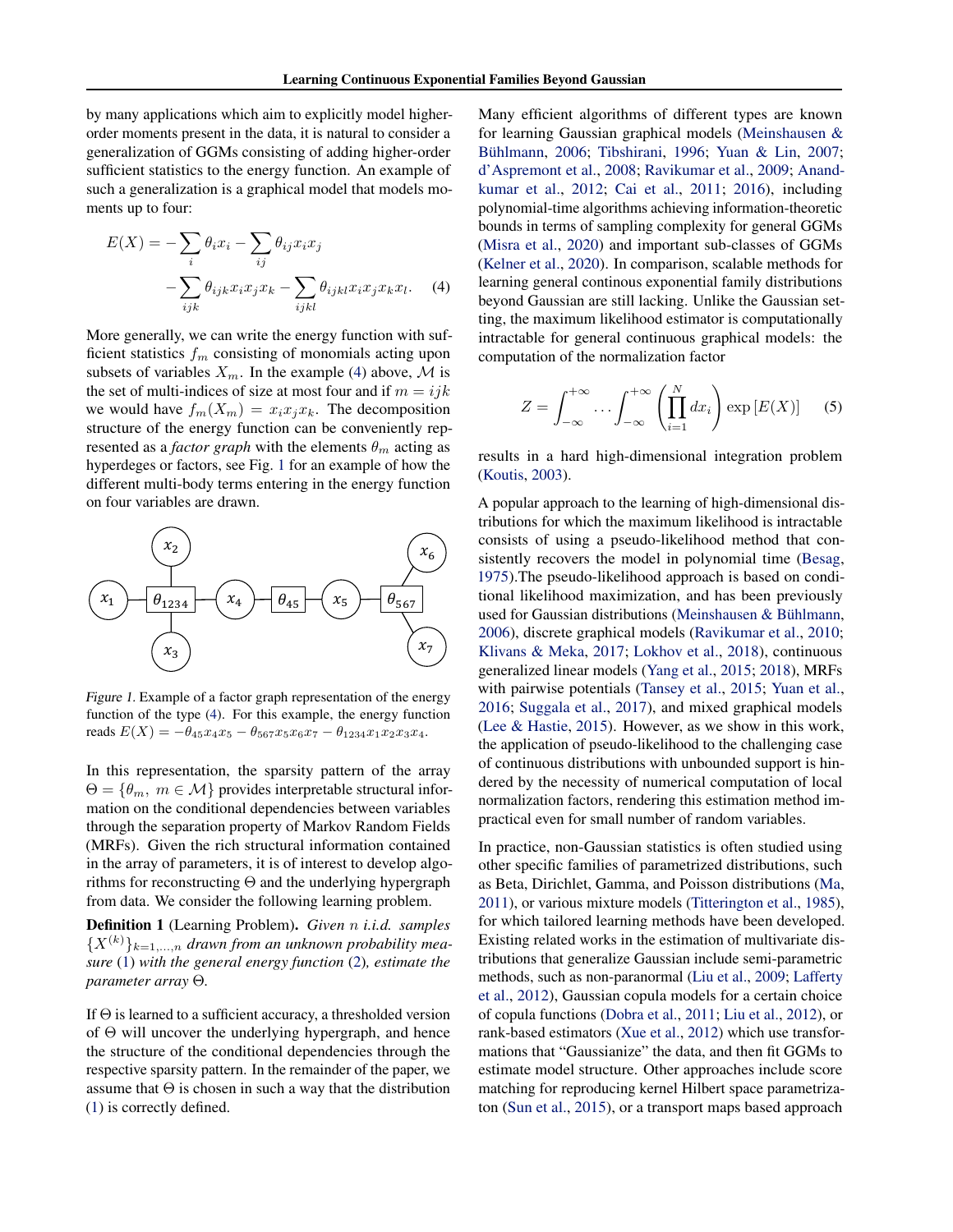<span id="page-2-0"></span>shown in [\(Morrison et al.,](#page-9-0) [2017\)](#page-9-0) which uses parametrization with Hermite polynomials.

In this work, we propose a general computationally efficient estimator for learning general continuous graphical models of the type [\(2\)](#page-0-0). Our method is based on the *Interaction Screening* method introduced in [\(Vuffray et al.,](#page-9-0) [2016\)](#page-9-0) for pairwise graphical models over binary variables, and recently generalized to discrete graphical models with arbitrary degree of interactions and alphabet in [\(Vuffray](#page-9-0) [et al.,](#page-9-0) [2020\)](#page-9-0) with improved sample-complexity on all existing methods. Unlike pseudo-likelihood, the Interaction Screening estimator does not include a normalization factor, and can be generalized to the case of noisy or corrupted data [\(Goel et al.,](#page-8-0) [2019\)](#page-8-0). In a recent work [\(Shah et al.,](#page-9-0) [2020\)](#page-9-0), the Interaction Screening method has been adapted to the setting of continuous graphical models, however this analysis was restricted to distributions with pairwise interactions, and more importantly to distributions with bounded support. Indeed, as we explain later in this paper, the vanilla Interaction Screening estimator introduced in [\(Vuffray et al.,](#page-9-0) [2020\)](#page-9-0) does not apply to continuous distributions with unbounded support. Here, we suggest a regularization of the Interaction Screening estimator that ensures that the estimator is wellbehaved in the setting of general continuous exponential families with non-pairwise energy functions and unbounded support. We empirically show that this new *Interaction Screening Objective for Distributions with Unbounded Support (ISODUS)* estimator maintains similar requirements in terms of accuracy and sample complexity compared to pseudo-likelihood, while avoiding the numerical evaluation of a large number (order  $pn$ ) of integrals at every step of the learning procedure, hence significantly improving upon pseudo-likelihood's run-time.

#### 2. Algorithms

First, we present the benchmark algorithm based on the Pseudo-Likelihood approach [\(Besag,](#page-8-0) [1975\)](#page-8-0), and discuss challenges associated with the optimization for non-Gaussian graphical models. Then, we introduce our new ISODUS estimator based on the Interaction Screening principle [\(Vuffray et al.,](#page-9-0) [2020\)](#page-9-0).

#### 2.1. Pseudo-likelihood

To introduce the pseudo-likelihood estimator, we first define the conditional distribution for a single variable  $x_i$ . For  $i \in \{1, \ldots, p\}$ , let  $\mathcal{M}_i \subseteq \mathcal{M}$  denote the set of monomials acting upon subsets  $X_m$  that contain the variable  $x_i$ . Let  $E_i(X)$  denote the terms in  $E(X)$  that participate in  $\mathcal{M}_i$ :

$$
E_i(X) = -\sum_{m \in \mathcal{M}_i} \theta_m f_m(X_m). \tag{6}
$$

Then, the conditional distribution of  $x_i$  reads

$$
P(x_i | X_{\backslash i}) = \frac{1}{Z_i} \exp\left[E_i(X)\right],\tag{7}
$$

where  $X_{\setminus i}$  denotes the set of variables  $\{x_i\}_{i\in V}$  with  $x_i$ removed from the set. For the example introduced in Eq. [\(4\)](#page-1-0), the conditional distribution is

$$
P(x_i | X_{\backslash i}) = \frac{1}{Z_i} \exp\Big(-\theta_i x_i - \sum_j \theta_{ij} x_i x_j - \sum_{jk} \theta_{ijk} x_i x_j x_k - \sum_{jkl} \theta_{ijkl} x_i x_j x_k x_l\Big).
$$

The normalization factor, which we refer to as the local partition function, cannot be explicitly computed in general, and is given by a one-dimensional integral:

$$
Z_i = Z_i(X_{\backslash i}) = \int_{-\infty}^{+\infty} dx_i \exp\left[E_i(x_i, X_{\backslash i})\right], \quad (8)
$$

where notation  $E_i(x_i, X_{\setminus i})$  implies that variables  $X_{\setminus i}$  are fixed in this expression. Notice that the value of the normalization constant  $Z_i$  depends on the model parameters  $\Theta_i$ , where  $\Theta_i$  denote components of the array  $\Theta$  that appear in  $E_i(X)$ . Let

$$
\langle \cdot \rangle = \frac{1}{n} \sum_{k=1}^{n} (\cdot) \tag{9}
$$

denote the empirical average over the samples  $X^k{}_{k=1,\dots,n}$ . The pseudo-likelihood approach aims to maximize the logarithm of the conditional distribution (7) as defined next.

Definition 2 (Pseudo-Likelihood Estimator). *The Pseudo-Likelihood estimator is defined as a series of independent local optimization problems over* p *nodes:*

$$
\widehat{\Theta}_i^{PL} = \underset{\Theta_i}{\text{argmin}} - \left\langle \log P(x_i \mid X_{\backslash i}) \right\rangle \tag{10}
$$

$$
= \underset{\Theta_i}{\operatorname{argmin}} \left\langle -E_i(X) + \log Z_i \right\rangle. \tag{11}
$$

Notice that due to the local form of the estimator (11), each component of the symmetric array  $\Theta$  is estimated independently from each node's neighborhood. As is common in local node-wise regressions, a single final estimate of the parameter is obtained by a consensus average of independent local estimates. A typical choice of the symmetrization procedure that has been analyzed in learning of discrete graphical models [\(Vuffray et al.,](#page-9-0) [2020\)](#page-9-0) consists of taking the arithmetic average of couplings estimated from different neighborhoods. In this work, we use the geometric mean to produce the final estimate of the components of  $\Theta$ , following the arguments in [\(Misra et al.,](#page-9-0) [2020\)](#page-9-0) that showed that this choice of symmetrization is optimal for Gaussian graphical models. For instance, the final estimate for a pairwise coupling  $\hat{\theta}_{ij}^{\text{PL}}$  will be given by  $\sqrt{\hat{\theta}_{ij}^{\text{PL}} \hat{\theta}_{ji}^{\text{PL}}}$ , the geometric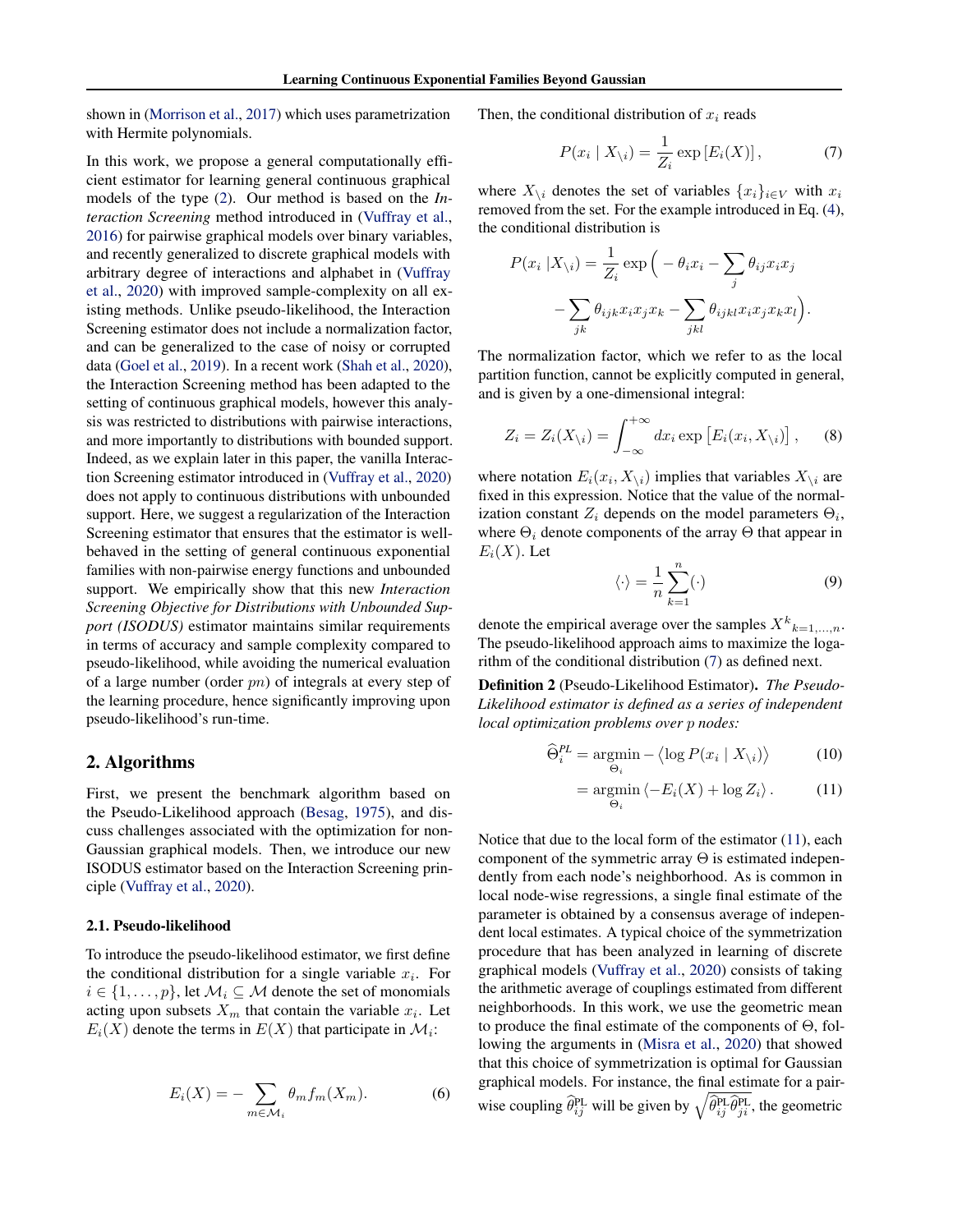<span id="page-3-0"></span>mean of couplings estimated from regressions based on the neighborhoods of  $i$  and  $j$ .

The minimization in [\(11\)](#page-2-0) can be done by gradient descent, where at each iteration one needs to re-evaluate integrals of the type [\(8\)](#page-2-0) by means of numerical integration, which can be costly if the integral needs to be computed to a high degree of precision. In the special case of Gaussian graphical models,  $Z_i$  can be computed explicitly,  $Z_i$  =  $\sqrt{\theta_{ii}/\pi}$ , and hence numerical integration is not required. In this local form, the pseudo-likelihood estimator is intimately connected to a node-wise regression approach introduced and analyzed for GGMs in (Meinshausen  $& B<sub>u</sub>$  Bühlmann, [2006\)](#page-9-0), which reduces to a simple least-squares regression problem upon a simple change of variables.

#### 2.2. Interaction Screening

The Interaction Screening estimator has been first introduced for Ising models in [\(Vuffray et al.,](#page-9-0) [2016\)](#page-9-0), and recently generalized to the case of arbitrary discrete graphical models with multi-body interactions in [\(Vuffray et al.,](#page-9-0) [2020\)](#page-9-0) where the Generalized Interaction Screening Objective (GISO) was introduced. In the case of general continuous distributions considered here, the Interaction Screening approach becomes particularly appealing due to its simple functional form that allows one to avoid the estimation of the local normalization factor  $Z_i$ . However, the GISO introduced in [\(Vuffray et al.,](#page-9-0) [2020\)](#page-9-0) does not directly apply to distributions with unbounded support. This is because first, the so-called centered basis functions that are required to construct the GISO may not exist due to diverging integrals. Second, even when the GISO can be constructed, all its moments may not be finite leading to poor scaling of its sample complexity.

To alleviate these issues, we propose a modified estimator based on the GISO that is suitable for general distributions. The key idea is the introduction of a *multiplicative regularizing distribution* (MRD) to make the GISO well behaved. For simplicity we choose the MRD in factorized form:

$$
R(X) = \prod_{i=1}^{p} R_i(x_i),
$$
 (12)

where  $R_i(x_i)$  is a probability distribution over variable  $x_i$ . For each basis term  $f_m(X_m)$  in the energy function [\(2\)](#page-0-0) and each variable  $x_i$ , we can now define the *local centering function*  $g_{im}(X_m)$ , centered with respect to the MRD as:

$$
g_{im}(X_m) = f_m(X_m) - \int_{-\infty}^{+\infty} dx_i f_m(X_m) R_i(x_i), \tag{13}
$$

where we assume that  $R_i(x_i)$  is chosen in such a way that the integral term in the expression (13) exists. Finally, for each node i define the *centered partial energy function*  $E_i^g(X)$  as follows:

$$
E_i^g(X) = -\sum_{m \in \mathcal{M}_i} \theta_m g_{im}(X_m). \tag{14}
$$

Now we are ready to formulate the GISO-based objective function, which we refer to as Interaction Screening Objective for Distributions with Unbounded Support (ISODUS).

Definition 3 (Interaction Screening Estimator). *The ISO-DUS estimator is defined as a series of independent local optimization problems over* p *nodes:*

$$
\widehat{\Theta}_{i}^{IS} = \underset{\Theta_{i}}{\operatorname{argmin}} \left\langle \exp\left(-E_{i}^{g}(X)\right) R_{i}(x_{i}) \right\rangle, \qquad (15)
$$

where  $E_i^g(X)$  is defined in (14).

Similarly to the post-processing step for the PL estimator, we use the geometric mean of model parameters estimated from different neighborhoods to produce the final estimate of Θ.

The original GISO introduced in [\(Vuffray et al.,](#page-9-0) [2020\)](#page-9-0) for discrete graphical models can be regarded as a special case of (15) where the MRD term  $R_i(x_i)$  chosen as a uniform distribution over discrete alphabet of values that  $x_i$  can take. It is immediately apparent that for the uniform MRD the integral in (13) does not exist whenever  $f_m$  contains an even degree monomial in  $x_i$ , an issue that arises even for the simple case of normal distributions.

We propose the following choice of MRD with unbounded support which decays fast enough such that the ISODUS estimator (15) is properly defined:

$$
R_i(x_i) = \frac{(s+\delta)}{2\Gamma\left(\frac{1}{s+\delta}\right)}\nu^{\frac{1}{s+\delta}}\exp\left(-\nu_i|x_i|^{s_i+\delta_i}\right),\quad(16)
$$

where  $s_i$  is the maximum monomial order in the partial energy function (14),  $\nu_i, \delta_i \geq 0$  are the user-defined hyperparameters,  $Z_p^i$  is the normalization constant, and  $\Gamma(\cdot)$  is the Gamma function.

Observe that since the basis functions  $f_m$  are polynomials the centering functions in (13) always exist, thus addressing the first issue with GISO. Also for any  $\nu_i, \delta_i > 0$  (or for  $\nu_i$ sufficiently large when  $\delta_i = 0$ ) the term  $-\nu_i |x_i|^{s_i + \delta_i}$  dominates all other monomials in the GISO exponent, leading to all its moments being finite.

For the sake of simplicity, in what follows we will choose  $s_i = s$ , where s is the maximum monomial order in the full energy function [\(2\)](#page-0-0), and choose uniform values for the remaining hyper-parameters across all nodes,  $\nu_i = \nu$  and  $\delta_i = \delta$  for all  $i \in V$ . For the special choice in (16) and in the case of the energy function [\(2\)](#page-0-0) expressed in the monomial basis, the centering functions in Eq. (13) can be computed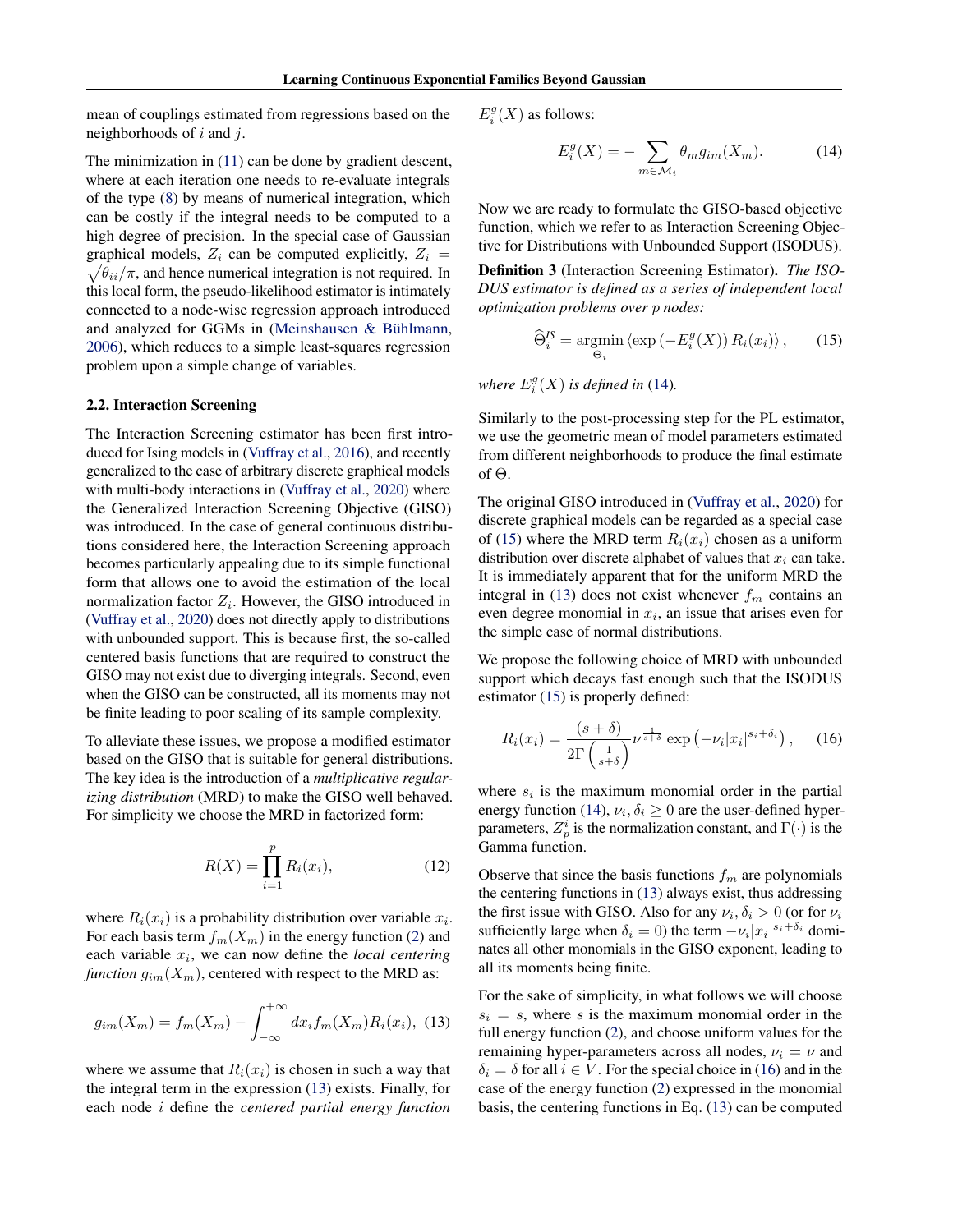<span id="page-4-0"></span>analytically. Since  $R_i(x_i)$  is symmetric, all terms  $f_m(X_m)$ where  $x_i$  appears at the odd power are already centered, i.e. for them  $g_{im}(X_m) = f_m(X_m)$ . So the only nontrivial terms are those that only contain  $x_i^k$  with k even (e.g.  $k = 2$ ) or  $k = 4$  in the example [\(4\)](#page-1-0) above with up to fourth order interactions). For those terms,  $g_{im}(X_m) = f_m(X_m)$  –  $c_i^{(k)} f_m(X_m)/x_i^k$ , where the centering coefficients  $c_i^{(k)}$  can be computed as follows:

$$
c_i^{(k)} \equiv \int dx_i x_i^k R_i(x_i) = \frac{\nu^{-\frac{k}{s+\delta}} \Gamma\left(\frac{k+1}{s+\delta}\right)}{\Gamma\left(\frac{1}{s+\delta}\right)}.
$$
 (17)

For instance, for the terms of the type  $f_{iijk}(x_i, x_j, x_k) =$  $x_i^2 x_j x_k$ , we get  $g_{iijk}(x_i, x_j, x_k) = x_i^2 x_j x_k - c_i^{(2)} x_j x_k$ , and for  $f_{iiii}(x_i) = x_i^4$ , we obtain  $g_{iiii}(x_i) = x_i^4 - c_i^{(4)}$ .

In experiments for both PL and ISODUS, we use the optimization software Ipopt (Wächter  $\&$  Biegler, [2006\)](#page-9-0) with tolerance 10<sup>−</sup><sup>8</sup> within the Julia/JuMP modeling framework for mathematical optimization [\(Dunning et al.,](#page-8-0)  $2017$ )<sup>1</sup>.

#### 3. Performance on Gaussian distributions

While the main advantages of ISODUS compared to PL become prominent for models with higher order interactions, we first consider the simple case of GGMs for ease of the computations needed for analyzing certain fundamental properties of ISODUS. We first study the estimation accuracy for different choices of the hyperparameters  $\nu$  and  $\gamma$  and show that when these are chosen in an appropriate range, ISODUS can successfully recover GGMs. We then consider the so-called high dimensional setting for sparse GGMs and show that ISODUS with an  $\ell_1$  regularization attains the well-known  $\log p$  scaling in sample complexity.

#### 3.1. Properties of the ISODUS and choice of the MRD

We begin by studying the influence of hyperparameters  $\delta$ and  $\nu$  of the prior [\(16\)](#page-3-0) on the performance of the estimator. For the Gaussian energy function [\(3\)](#page-0-0), we have the maximum monomial order  $s = 2$ . We quantify the learning accuracy using the element-wise  $\ell_1$  reconstruction error  $\epsilon \equiv \frac{1}{\text{dim}(\Theta)} ||\widehat{\Theta} - \Theta||_1$ , where dim is the number of components of Θ. Here, we study a Gaussian distribution on 10 nodes, with a randomly-generated symmetric and positive semi-definite precision matrix.

In Figure 2, we sweep over a range of  $\delta$  and  $\nu$  for a single instance of the GGM learning problem on 10 nodes and plot the resulting reconstruction error. From Figure 2, it is apparent that in a region that encloses ( $\delta = 0, \nu = 0$ ) and which lies below a certain curve  $\nu(\delta)$ , ISODUS is not reg-



Figure 2. Element-wise reconstuction error  $\epsilon$  as a function of hyperparameters  $\delta$  and  $\nu$  for a GGM learning problem on 10 nodes. Each axis has 50 steps, and each point has been averaged over 80 independent sets of  $10^5$  samples. The region in white is not shown as it results in high reconstruction errors.



Figure 3. (a) Zoom on the line  $\nu(\delta)$  that ensures a sufficient regularization of ISODUS. (b) The valley of optimal hyperparameters for the GGM learning problem, obtained by thresholding the heatmap in Figure 2 at the value  $\log_{10} \epsilon = -1.99$ . Both plots have a discretization of 50 steps along each axis, and each point has been averaged over 80 independent sets of  $10^5$  samples.



Figure 4. Scaling of the element-wise error in the reconstruction of model parameters with number of samples for PL and ISODUS for a GGM learning problem on 10 nodes. Each data point has been averaged over 25 independent sets of samples.

<sup>&</sup>lt;sup>1</sup>The code is available at  $https://github.com/$ [lanl-ansi/isodus/](https://github.com/lanl-ansi/isodus/).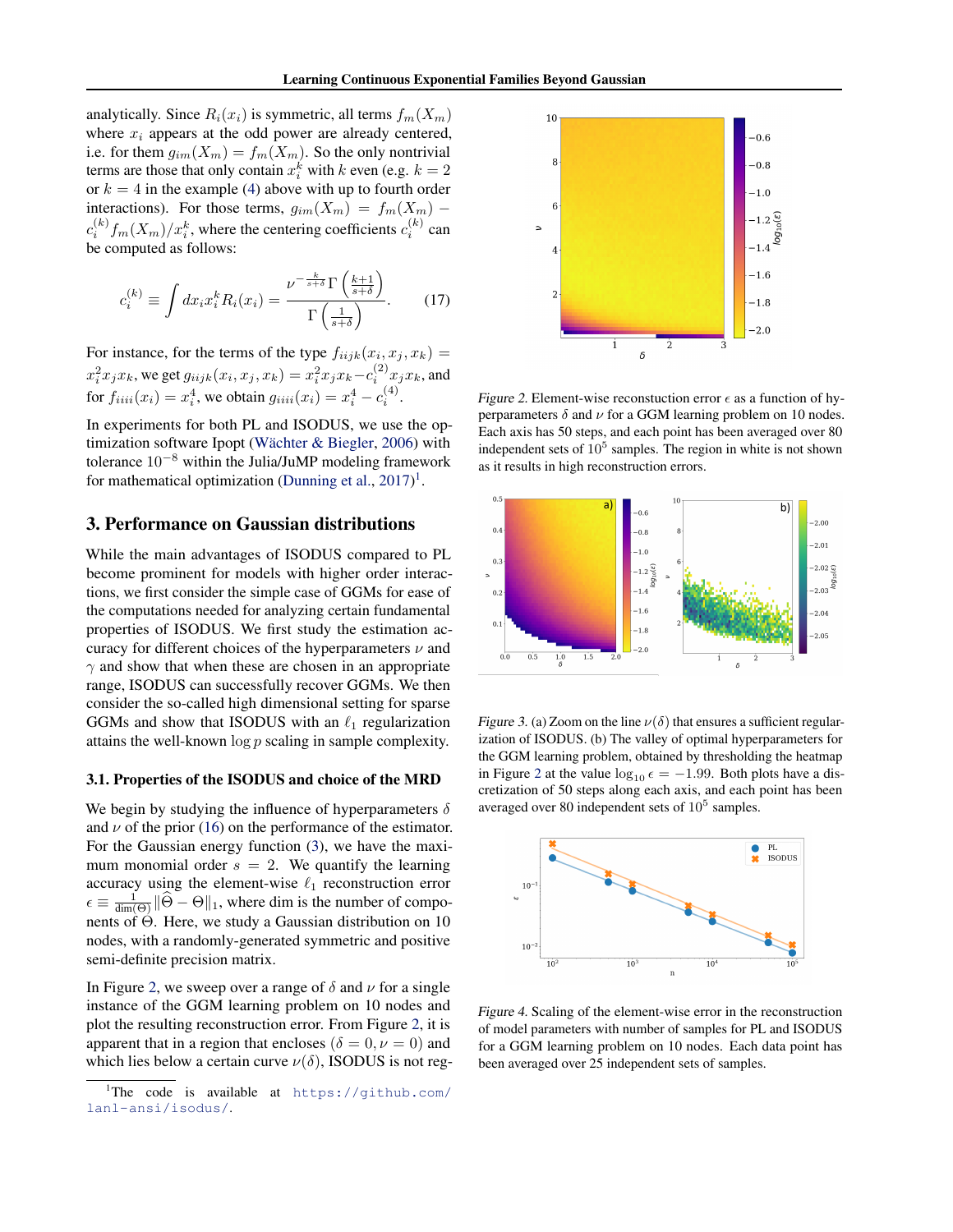ularized enough by the MRD and its reconstruction errors blow up dramatically. This region is magnified in Figure [3,](#page-4-0) (a). Above this line, the accuracy landscape looks like a valley with a weak dependence on the coefficient  $\nu$ . Zooming into this valley, shown in Figure [3](#page-4-0) (b), one realizes that as the prior becomes stronger with growing  $\delta$ , almost any coefficient  $\nu > 0$  leads to a small reconstruction error. In what follows, we fix the value of these hyperparameters to values in the intermediate range,  $\delta = 2$  and  $\nu = 2$ , which ensure that the prior is not too strong, while the dependence on the optimal value of  $\nu(\delta)$  remains relatively weak. For these regularization values, we show in Figure [4](#page-4-0) that ISODUS enjoys the expected asymptotic scaling where the learning error decays with the number of samples as  $\epsilon \propto 1/\sqrt{n}$ , and exhibits similar absolute accuracy compared to the error obtained by the pseudolikelihood estimator.

#### 3.2. Learning of sparse high-dimensional Gaussian graphical models

One important property of estimators for sparse graphical models in the high-dimensional regime consists in a weak dependence of the sample requirement on the dimension of the problem. This is characterized by the number of samples required for model selection  $n^*$  scaling only logarithmically with the dimension of the problem:  $n^* \propto \log p$ . Such high-dimensional estimators typically enforce sparsity via sparsity-promoting regularization. The convexitypreserving  $\ell_1$  regularization is a popular choice. In this section, we empirically verify that when supplemented with a sparsity regularizer, ISODUS exhibits a high-dimensional scaling  $n^* \propto \log p$ .

A typical setting in which such a scaling is conveniently derived is the structure learning problem, where the goal is to reconstruct the sparse support of the distribution. We adapt the same setting in our problem, as defined next.

Definition 4 (Structure Learning Problem). *Given* n *i.i.d.* samples  $\{X^{(k)}\}_{k=1,\dots,n}$  *drawn from an unknown probability measure* [\(1\)](#page-0-0) *with the sparse energy function* [\(2\)](#page-0-0)*, estimate the location of non-zero elements of* Θ*, i.e. the hyper-graph that defines the support of the distribution.*

The minimum number of samples for which the hyper-graph can be recovered with high probability is denoted by  $n^*$ . We design the following numerical experiment for checking the scaling of  $n^*$  as a function of problem size  $p$ . We consider a family of Gaussian graphical models of different sizes p supported on random regular graphs of degree  $d = 3$ . The precision matrix  $\Theta$  has ones on the diagonal, and the strength of each non-zero edge is equal to  $\kappa = 0.25$ , which ensures that the resulting  $\Theta$  is positive semi-definite. We generate i.i.d. samples for each family of distributions, and perform reconstructions of  $\Theta$  using both estimators, PL and ISODUS, supplemented with sparsity-promoting  $\ell_1$ 

regularizers. For instance, Regularized ISODUS takes the following form:

$$
\widehat{\Theta}_{i}^{\text{IS}} = \underset{\Theta_{i}}{\text{argmin}} \left( \left\langle \exp \left( -E_{i}^{g}(X) - \nu_{i} |x_{i}|^{s+\delta} \right) \right\rangle + \lambda_{\text{IS}} \sqrt{\frac{\log p}{n}} \sum_{j} |\theta_{ji}| \right), \tag{18}
$$

and Regularized PL has a similar form with the respective regularization coefficient  $\lambda_{PL}$ . In order to fix the regularization coefficients  $\lambda_{IS}$  and  $\lambda_{PL}$ , we first run a preliminary study for  $p = 50$  and sweep over sparsity hyperparameters to determine the optimal values for each estimator. Reconstruction error as a function of regularizer values is presented in Figure [5.](#page-6-0) For the remainder of the experiment, we fix the values of regularization coefficients to optimal values  $\lambda_{\text{IS}} = 0.35$  and  $\lambda_{\text{PL}} = 2.3$  obtained in this experiment.

Following this, we use regularized versions of PL and ISO-DUS to determine  $n^*$  for each  $p$  using the fixed values of sparsity hyperparameters. For each  $p$ ,  $n^*$  is determined as follows. For a given number of samples  $n$ , once the symmetrized  $\Theta$  is estimated, we threshold inferred pairwise coupling values at  $\kappa/2 = 0.125$ , i.e. only keeping  $\theta_{ij} > \kappa/2$ . The non-zero elements  $\theta_{ij}$  in the precision matrix then define the reconstructed adjacency matrix of the graph, which can be compared to the underlying graph of the model. Let us define  $n^*$  as the smallest number of samples such that the graph is reconstructed correctly for 45 different and independent sets of samples in a row, which guarantees graph recovery with probability greater than 0.95 with at a statistical confidence of at least 90% [\(Lokhov et al.,](#page-9-0) [2018\)](#page-9-0). We use sequential search to determine  $n^*$ , increasing the search value by 25 samples if 45 trials are in a row are not successful, and decreasing by 10 if they are.

The resulting scaling of  $n^*(p)$  is presented in Figure [6,](#page-6-0) where we further average over 5 independent graph realizations for each  $p$ . We see that both regularized PL and ISODUS show logarithmic scaling  $n^* \propto \log p$  with the dimension. All existing theoretical analysis establishing the  $\log p$  scaling heavily rely on Chernoff type concentration bounds that require all moments of the estimator to be finite. Our choice of MRD in [\(16\)](#page-3-0) ensures finiteness of all moments and the empirical  $\log p$  scaling observed in this section supports this choice.

# 4. Tests on general non-Gaussian exponential family distributions

In this section, we illustrate the advantages of ISODUS for learning general non-Gaussian distributions compared to PL. First, we consider a one-dimensional exponential family distribution with higher-order interactions, and compare ISODUS and PL both in terms of their accuracy, as well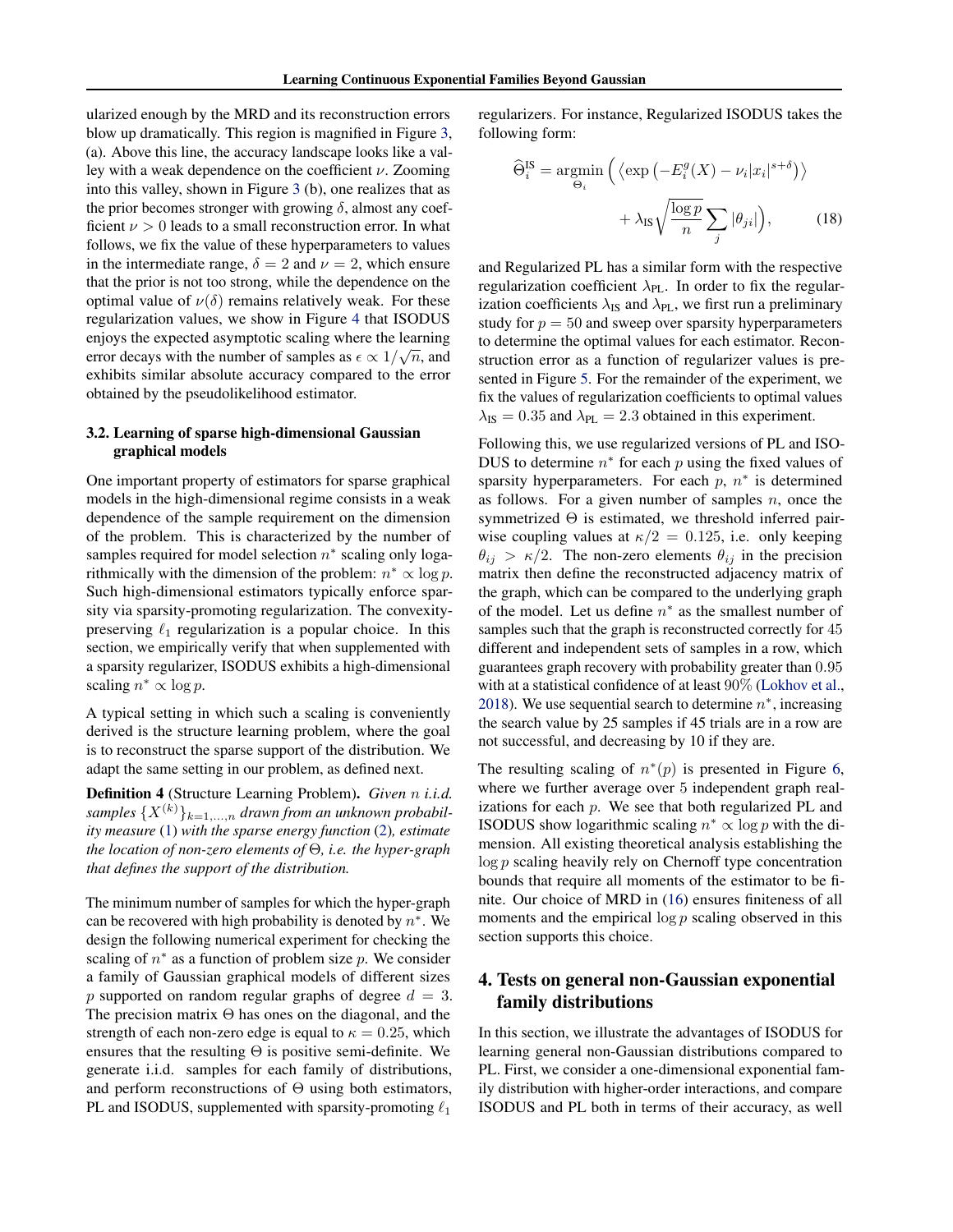<span id="page-6-0"></span>as in computational complexity. This family represents the simplest non-Gaussian case where we have to resort to numerical integration for computing the normalization factor  $Z_i$  that enters in the PL estimator. Finally, we illustrate that ISODUS retains its desirable computational and sample scaling properties on more complex multivariate distribution with multi-body interactions.



Figure 5. Sweep over  $\lambda_{IS}$  and  $\lambda_{PL}$  hyperparameters for regularized versions of PL and ISODUS for the GGM with  $p = 50$  nodes. The minima of the reconstruction errors are obtained for  $\lambda_{IS} = 0.35$ and  $\lambda_{PL} = 2.3$ .



Figure 6. Scaling of required number of samples  $n^*$  for structure learning problem in GGMs on random regular graphs with degree  $d = 3$  as a function of problem size p using the optimal values of the sparsity-promoting regularization coefficients. Each data point is averaged over 5 independent graph realizations of size  $p$ . For each model,  $n^*$  is determined as the minimum number of samples that leads to a successful graph recovery for 45 independent sets of samples. Both regularized PL and ISODUS estimators show logarithmic scaling  $n^* \propto \log p$ , desirable for the high-dimensional structure learning problem.

#### 4.1. One-dimensional non-Gaussian distribution

As an example of a one-dimensional non-Gaussian distribution, we take an exponential family [\(1\)](#page-0-0) with the energy function  $E(X) = -x^2 - 0.5x^3 - 2x^4$ . Unlike for GGMs, sample generation for models with higher-order moments is non-trivial. To ensure high-quality independent and identically distributed samples, we employ brute-force sampling using fine discretization with 5000 bins.

As a first experiment, we compare the accuracies of ISO-DUS and PL for this test case. The results on the learning error are presented in Figure 7. We used a relative tolerance of factor 10−<sup>7</sup> in the evaluation of the normalization factor Z at each step of the optimization procedure. Both algorithms demonstrate similar accuracy, and asymptotically normal error decay with the number of samples.

As the next test, we check the pure computational run-time of both algorithms on this instance as a function of the number of samples. The comparison of run-times is presented in Figure [8.](#page-7-0) The difference in running time is explained by the additional overhead of numerical estimation of the local normalization factors required during the PL optimization subroutine. This numerical estimation up to a given precision has been performed using the QuadGK.jl library based on the adaptive Gauss-Kronrod quadrature [\(QuadGK.jl,](#page-9-0) [2020\)](#page-9-0). It is natural to assume that the complexity of adaptive numerical integration up to a prescribed tolerance may increase with the complexity of the integrand. To test this hypothesis, we ran a comparison of run-times of both algorithms for learning one-dimensional distributions with energy functions of increasing monomial order L. The ratio of run-times of PL and ISODUS for a fixed number of samples  $n = 100$  is plotted in Figure [9](#page-7-0) for the models with the energy function  $E(X) = -\sum_{l=2}^{L} \alpha_l x^l$  where  $\alpha_l$ have been randomly selected from  $[0, 1]$ . We see that the computational overhead of PL may significantly increase with the complexity of the model.



Figure 7. Scaling of the element-wise error in reconstruction of model parameters with the number of samples for PL and ISODUS for a test one-dimensional distribution with the energy function of degree 4. Each point has been averaged over 45 independent sets of samples.

## 4.2. Multivariate exponential family with higer-order interactions

Results on one-dimensional distributions demonstrate ISO-DUS shows similar reconstruction results in terms of accuracy when compared to the baseline PL method, but benefits from a much lower computational complexity. Here, we il-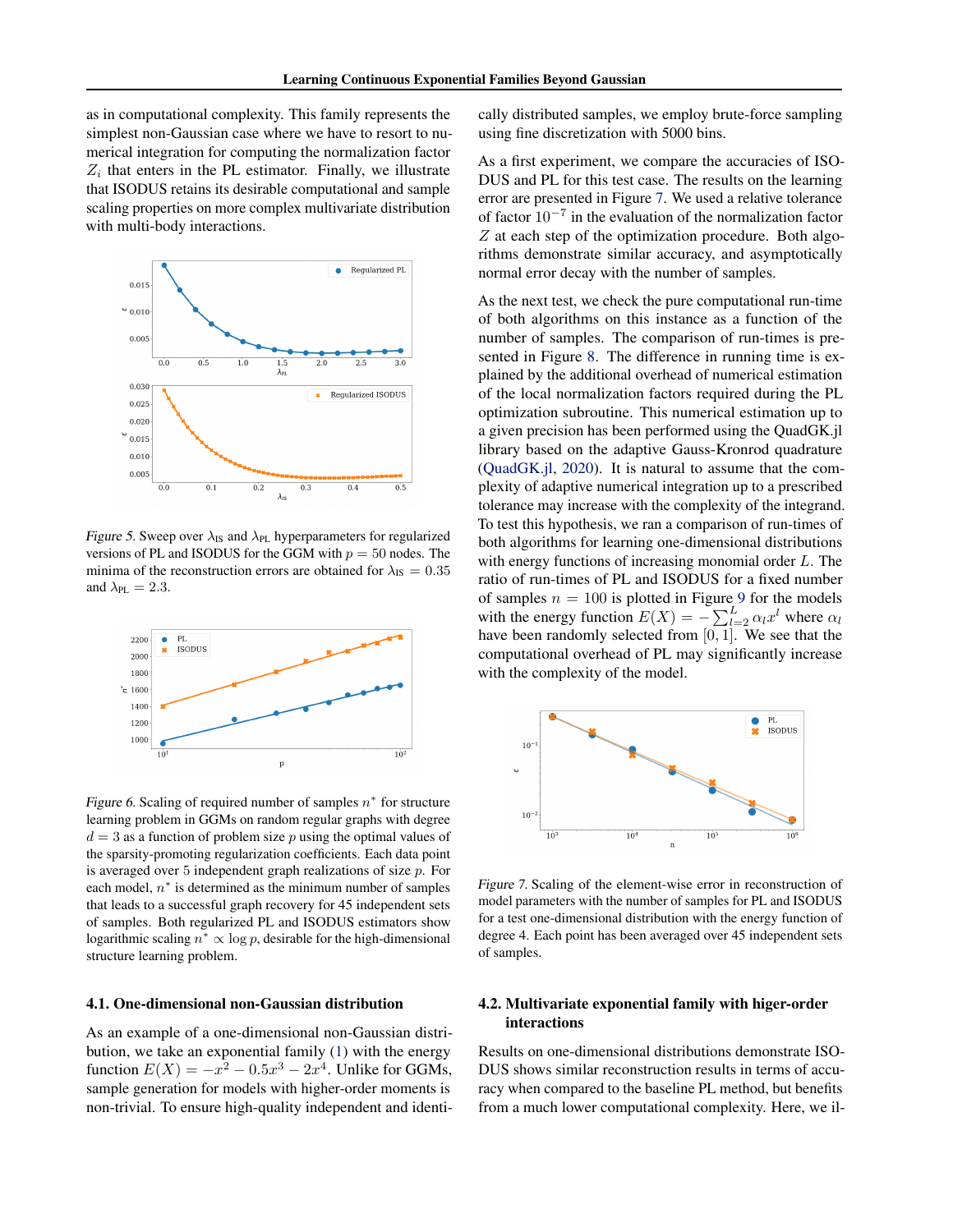<span id="page-7-0"></span>

Figure 8. Comparison of run-times of PL and ISODUS estimators in the case of one dimensional non-Gaussian distribution as a function of number of samples. PL run-time includes a computational overhead due to the necessity of numerical estimation of local normalization factors.



Figure 9. Dependence of the ratio of running times of PL and ISODUS as a function of the maximum degree of the polynomial energy function L for one-dimensional non-Gaussian distributions.

lustrate the scalings of ISODUS on a four-dimensional problem with an energy function that contains higher-order interactions up to order 4. To ensure the quality of the samples remains high, we aim to maintain the same discretization level (5000 points per dimension) in this problem as well, which leads to an intractable resolution for general fourdimensional distributions. We chose to construct a pseudo four-dimensional distribution, which factorizes over two pairs of variables. Hence, i.i.d. samples from the groundtruth distribution could be constructed from a combination of two independent 4-body distributions over two variables each. The ISODUS estimator was not fed with this information, and had to learn the structure of the model from the provided four-dimensional samples. The scaling of the reconstruction error as a function of number of samples is given in the Figure 10. PL's run-time renders the algorithm essentially intractable for this problem. We also verify that as expected, the run-time of ISODUS is linear as a function of number of samples, as shown in Figure 11.

# 5. Conclusion

In this paper, we introduced a new estimator, ISODUS, adapted from the Interaction Screening method to the challenging case of general exponential family distributions with unbounded support. We studied the properties of this



Figure 10. Scaling of the reconstruction error of ISODUS as a function of number of samples on a four-dimensional four-body distribution. ISODUS shows an expected scaling  $\epsilon \propto 1/\sqrt{n}$ . Each point has been averaged over 45 independent sets of samples.



Figure 11. Linear run-time scaling of ISODUS with the number of samples for a four-dimensional four-body distribution. Each point has been averaged over 45 independent sets of samples.

estimator for high-order distributions as well as for Gaussians, and established empirically that it posses an error dependence with respect to the number of samples similar to the pseudolikelihood approach. However, ISODUS avoids computing local normalization factors that makes the pseudolikelihood algorithm computationally prohibitive. This makes ISODUS the estimator of choice for learning continuous non-Gaussian graphical models.

We have shown how the inclusion of sparsity regularization allows one to recover the high-dimensional scaling  $n^* \propto \log p$  for structure learning and parameter estimation problems. This sparsity regularization can be extended to factor graphs to reduce the sample requirements for sparse problems. A natural follow-on would consist of complementing the empirical study presented in this paper with a theoretical analysis to establish rigorous guarantees on the sample complexity of regularized ISODUS estimator.

We have focused on distributions with high-order terms in the form of monomials which are especially important in applications where non-Gaussian statistics are relevant. However, it would be interesting to study ISODUS for other families of sufficient statistics, or even for implicit parametrizations of the energy function such as Neural Networks introduced recently for discrete graphical models [\(Abhijith J. et al.,](#page-8-0) [2020\)](#page-8-0).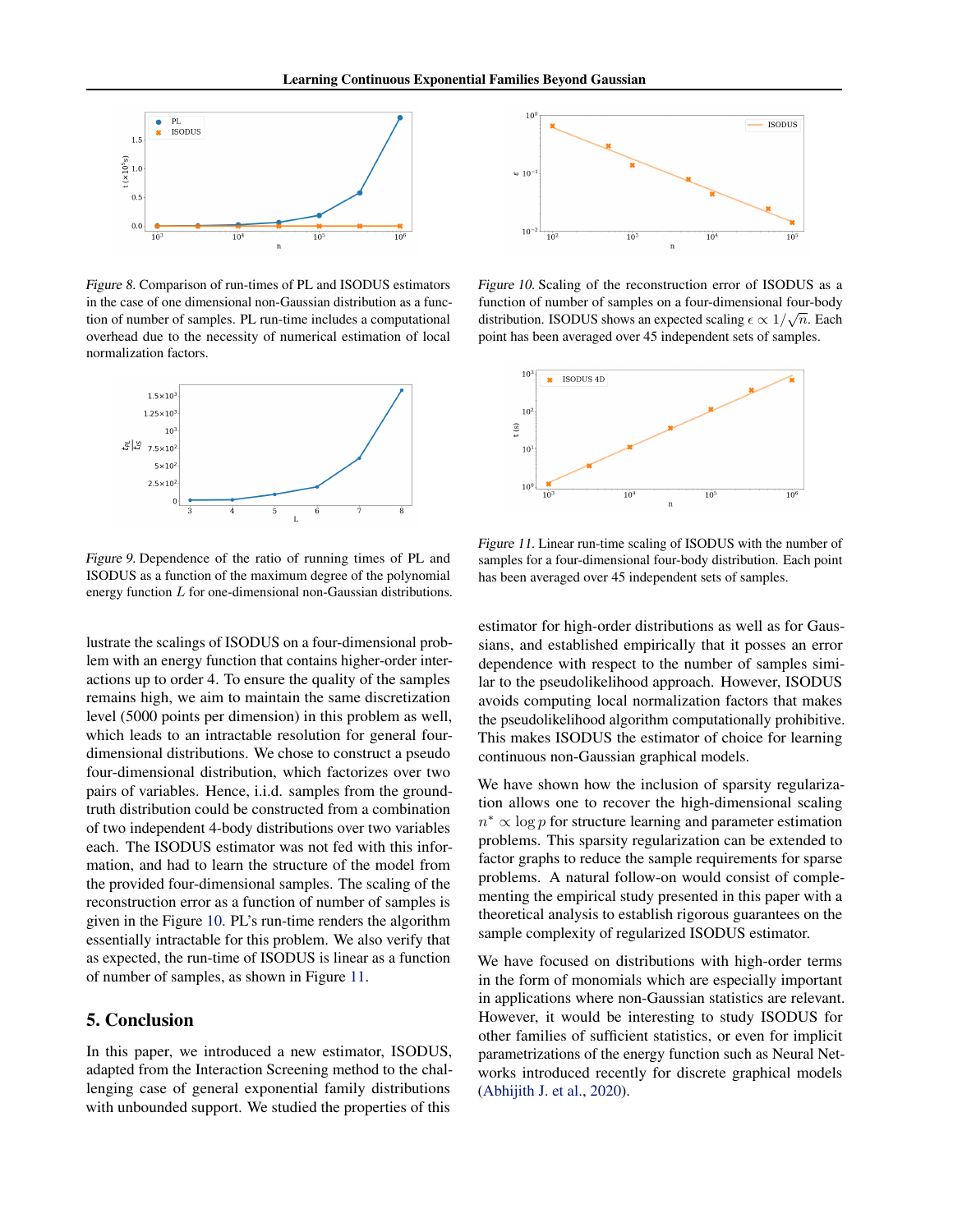# <span id="page-8-0"></span>Acknowledgements

We acknowledge support from the Laboratory Directed Research and Development program of Los Alamos National Laboratory under project numbers 20190059DR, 20200121ER, and 20210078DR.

# References

- Abhijith J., Lokhov, A., Misra, S., and Vuffray, M. Learning of discrete graphical models with neural networks. In *Advances in Neural Information Processing Systems (NeurIPS) 33*. 2020.
- Anandkumar, A., Tan, V. Y., Huang, F., and Willsky, A. S. High-dimensional gaussian graphical model selection: Walk summability and local separation criterion. *Journal of Machine Learning Research*, 13(Aug):2293–2337, 2012.
- Banfield, J. D. and Raftery, A. E. Model-based gaussian and non-gaussian clustering. *Biometrics*, pp. 803–821, 1993.
- Besag, J. Statistical analysis of non-lattice data. *Journal of the Royal Statistical Society: Series D (The Statistician)*, 24(3):179–195, 1975.
- Bouguila, N., Ziou, D., and Vaillancourt, J. Unsupervised learning of a finite mixture model based on the dirichlet distribution and its application. *IEEE Transactions on Image Processing*, 13(11):1533–1543, 2004.
- Cai, T., Liu, W., and Luo, X. A constrained  $\ell_1$  minimization approach to sparse precision matrix estimation. *Journal of the American Statistical Association*, 106(494):594–607, 2011.
- Cai, T. T., Liu, W., and Zhou, H. H. Estimating sparse precision matrix: Optimal rates of convergence and adaptive estimation. *The Annals of Statistics*, 44(2):455–488, 2016.
- d'Aspremont, A., Banerjee, O., and Ghaoui, L. E. Firstorder methods for sparse covariance selection. *SIAM Journal on Matrix Analysis and Applications*, 30(1):56– 66, 2008.
- Dobra, A., Lenkoski, A., et al. Copula gaussian graphical models and their application to modeling functional disability data. *The Annals of Applied Statistics*, 5(2A): 969–993, 2011.
- Dunning, I., Huchette, J., and Lubin, M. Jump: A modeling language for mathematical optimization. *SIAM Review*, 59(2):295–320, 2017. doi: 10.1137/15M1020575.
- Ghosh, S. K., Cherstvy, A. G., Grebenkov, D. S., and Metzler, R. Anomalous, non-gaussian tracer diffusion in

crowded two-dimensional environments. *New Journal of Physics*, 18(1):013027, 2016.

- Goel, S., Kane, D. M., and Klivans, A. R. Learning ising models with independent failures. In *Conference on Learning Theory*, pp. 1449–1469. PMLR, 2019.
- Hoffman, M. D., Blei, D. M., and Cook, P. R. Bayesian nonparametric matrix factorization for recorded music. In *Proceedings of the 27th International Conference on International Conference on Machine Learning*, ICML'10, pp. 439–446, Madison, WI, USA, 2010. Omnipress. ISBN 9781605589077.
- Jakeman, E. and Tough, R. Non-gaussian models for the statistics of scattered waves. *Advances in Physics*, 37(5): 471–529, 1988.
- Ji, Y., Wu, C., Liu, P., Wang, J., and Coombes, K. R. Applications of beta-mixture models in bioinformatics. *Bioinformatics*, 21(9):2118–2122, 2005.
- Kelner, J., Koehler, F., Meka, R., and Moitra, A. Learning some popular gaussian graphical models without condition number bounds. In *Advances in Neural Information Processing Systems (NeurIPS) 33*. 2020.
- Klivans, A. and Meka, R. Learning graphical models using multiplicative weights. In *2017 IEEE 58th Annual Symposium on Foundations of Computer Science (FOCS)*, pp. 343–354, Oct 2017.
- Kogut, A., Banday, A., Bennett, C., Górski, K., Hinshaw, G., Smoot, G., and Wright, E. Tests for non-gaussian statistics in the dmr four-year sky maps. *The Astrophysical Journal Letters*, 464(1):L29, 1996.
- Koopman, B. O. On distributions admitting a sufficient statistic. *Transactions of the American Mathematical society*, 39(3):399–409, 1936.
- Koutis, I. On the hardness of approximate multivariate integration. In *Approximation, Randomization, and Combinatorial Optimization.. Algorithms and Techniques*, pp. 122–128. Springer, 2003.
- Lafferty, J., Liu, H., Wasserman, L., et al. Sparse nonparametric graphical models. *Statistical Science*, 27(4): 519–537, 2012.
- Lee, J. D. and Hastie, T. J. Learning the structure of mixed graphical models. *Journal of Computational and Graphical Statistics*, 24(1):230–253, 2015.
- Li, Y. and Meneveau, C. Origin of non-gaussian statistics in hydrodynamic turbulence. *Physical review letters*, 95 (16):164502, 2005.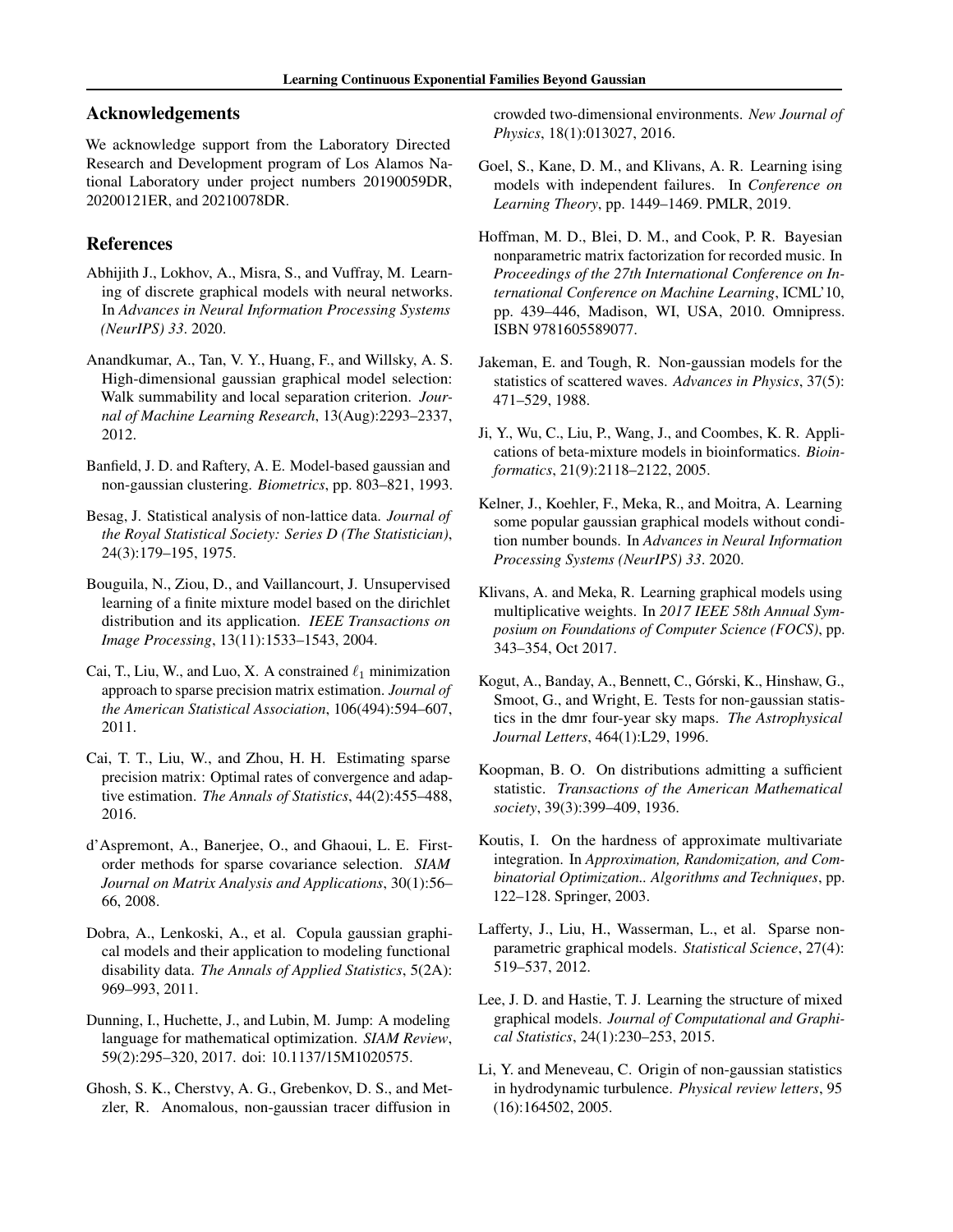- <span id="page-9-0"></span>Liu, H., Lafferty, J., and Wasserman, L. The nonparanormal: Semiparametric estimation of high dimensional undirected graphs. *Journal of Machine Learning Research*, 10(Oct):2295–2328, 2009.
- Liu, H., Han, F., Yuan, M., Lafferty, J., Wasserman, L., et al. High-dimensional semiparametric gaussian copula graphical models. *The Annals of Statistics*, 40(4):2293– 2326, 2012.
- Lokhov, A. Y., Vuffray, M., Misra, S., and Chertkov, M. Optimal structure and parameter learning of Ising models. *Science Advances*, 4(3):e1700791, 2018.
- Ma, Z. *Non-Gaussian statistical models and their applications*. PhD thesis, KTH Royal Institute of Technology, 2011.
- Meinshausen, N. and Bühlmann, P. High-dimensional graphs and variable selection with the lasso. *The annals of statistics*, pp. 1436–1462, 2006.
- Misra, S., Vuffray, M., and Lokhov, A. Y. Information theoretic optimal learning of gaussian graphical models. In *Conference on Learning Theory*, pp. 2888–2909. PMLR, 2020.
- Morrison, R., Baptista, R., and Marzouk, Y. Beyond normality: Learning sparse probabilistic graphical models in the non-gaussian setting. In *Advances in Neural Information Processing Systems*, pp. 2359–2369, 2017.
- Perron, M. and Sura, P. Climatology of non-gaussian atmospheric statistics. *Journal of climate*, 26(3):1063–1083, 2013.
- QuadGK.jl. [https://github.com/JuliaMath/](https://github.com/JuliaMath/QuadGK.jl) [QuadGK.jl](https://github.com/JuliaMath/QuadGK.jl), 2020.
- Ravikumar, P., Raskutti, G., Wainwright, M. J., and Yu, B. Model selection in gaussian graphical models: Highdimensional consistency of  $\ell_1$ -regularized MLE. In *Advances in Neural Information Processing Systems 21*, pp. 1329–1336, 2009.
- Ravikumar, P., Wainwright, M. J., Lafferty, J. D., et al. Highdimensional Ising model selection using  $\ell_1$ -regularized logistic regression. *The Annals of Statistics*, 38(3):1287– 1319, 2010.
- Sengupta, A., Cressie, N., Kahn, B. H., and Frey, R. Predictive inference for big, spatial, non-gaussian data: Modis cloud data and its change-of-support. *Australian & New Zealand Journal of Statistics*, 58(1):15–45, 2016.
- Shah, A., Shah, D., and Wornell, G. W. On learning continuous pairwise markov random fields. *arXiv preprint arXiv:2010.15031*, 2020.
- Suggala, A. S., Kolar, M., and Ravikumar, P. The expxorcist: Nonparametric graphical models via conditional exponential densities. *Advances in neural information processing systems*, 30:4446, 2017.
- Sun, S., Kolar, M., and Xu, J. Learning structured densities via infinite dimensional exponential families. In *Proceedings of the 28th International Conference on Neural Information Processing Systems-Volume 2*, pp. 2287–2295, 2015.
- Tansey, W., Padilla, O. H. M., Suggala, A. S., and Ravikumar, P. Vector-space markov random fields via exponential families. In *International Conference on Machine Learning*, pp. 684–692. PMLR, 2015.
- Tibshirani, R. Regression shrinkage and selection via the lasso. *Journal of the Royal Statistical Society. Series B (Methodological)*, pp. 267–288, 1996.
- Titterington, D. M., Smith, A. F., and Makov, U. E. *Statistical analysis of finite mixture distributions*. Wiley,, 1985.
- Vuffray, M., Misra, S., Lokhov, A., and Chertkov, M. Interaction screening: Efficient and sample-optimal learning of Ising models. In Lee, D. D., Sugiyama, M., Luxburg, U. V., Guyon, I., and Garnett, R. (eds.), *Advances in Neural Information Processing Systems 29*, pp. 2595–2603. Curran Associates, Inc., 2016.
- Vuffray, M., Misra, S., and Lokhov, A. Efficient learning of discrete graphical models. In *Advances in Neural Information Processing Systems (NeurIPS) 33*. 2020.
- Wächter, A. and Biegler, L. T. On the implementation of an interior-point filter line-search algorithm for large-scale nonlinear programming. *Mathematical programming*, 106(1):25–57, 2006.
- Wainwright, M. J., Jordan, M. I., et al. Graphical models, exponential families, and variational inference. *Foundations and Trends® in Machine Learning*, 1(1–2):1–305, 2008.
- Xue, L., Zou, H., et al. Regularized rank-based estimation of high-dimensional nonparanormal graphical models. *The Annals of Statistics*, 40(5):2541–2571, 2012.
- Yang, E., Ravikumar, P., Allen, G. I., and Liu, Z. Graphical models via univariate exponential family distributions. *The Journal of Machine Learning Research*, 16(1):3813– 3847, 2015.
- Yang, Z., Ning, Y., and Liu, H. On semiparametric exponential family graphical models. *The Journal of Machine Learning Research*, 19(1):2314–2372, 2018.